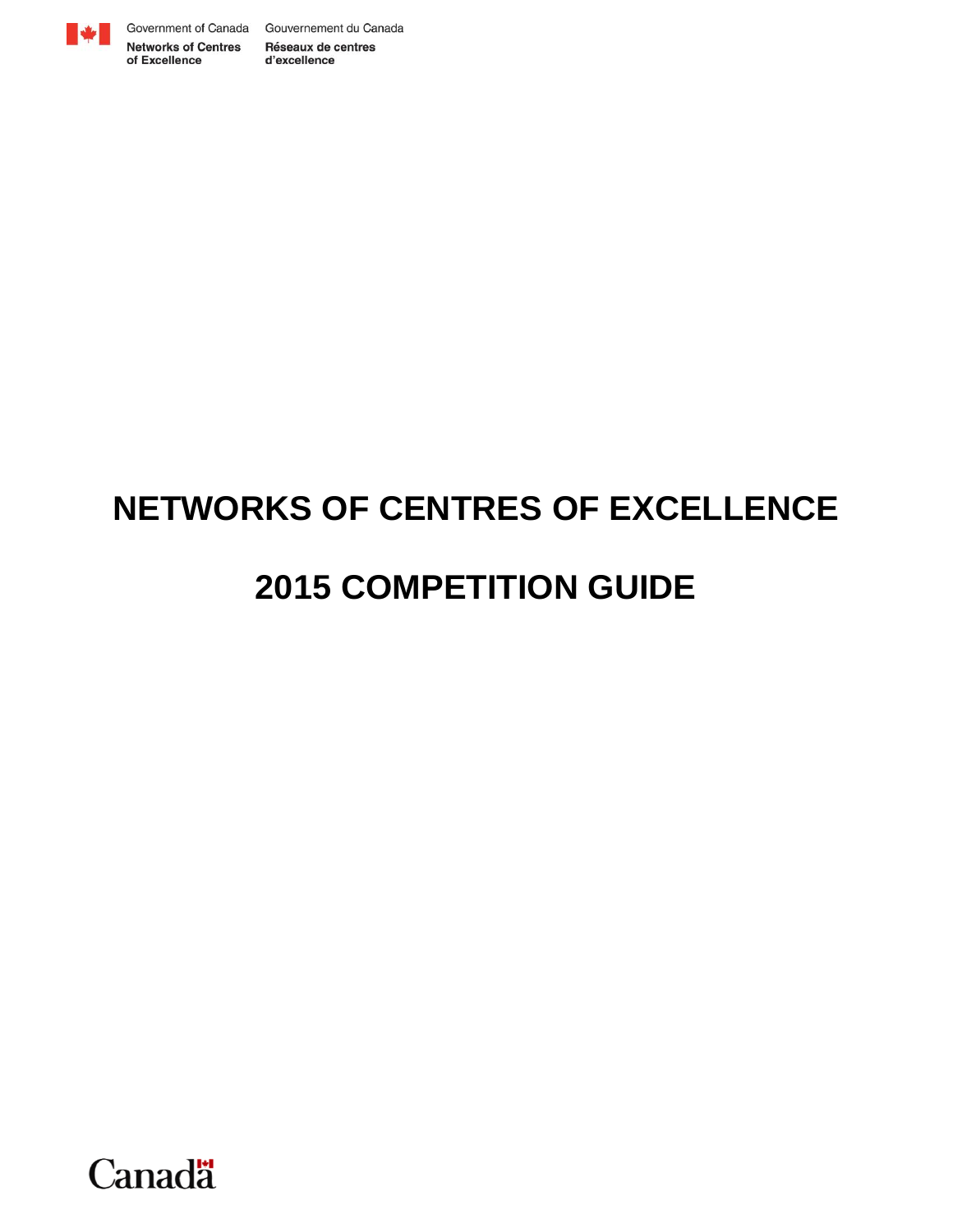# **Table of Contents**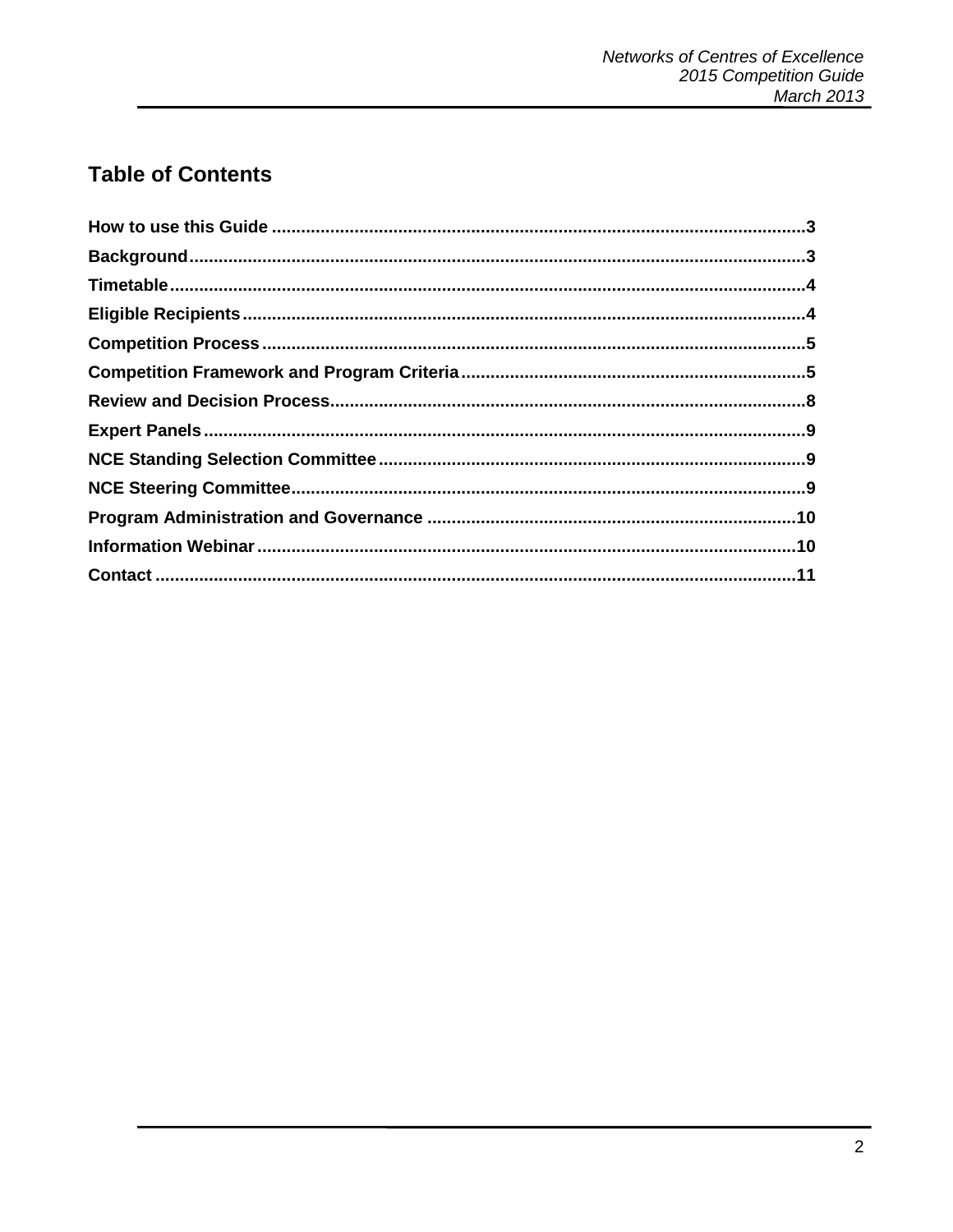## <span id="page-2-0"></span>**How to use this Guide**

This 2015 Competition Guide provides an overview of the NCE Network competition, discusses the logistics associated with the competition process, identifies the evaluation criteria used by the review committees, and outlines the competition timeline. The competition guide is a stand-alone document that contains all relevant information about the 2015 competition, the Letter of Intent (LOI) stage and Full Application (FA) stages. Throughout the competition the NCE Secretariat also releases additional 'Application Guides' that correspond to the different stages of the competition. These Application Guides describe how to complete the respective application for a competition stage and should always be used in conjunction with this 2015 Competition Guide.

## <span id="page-2-1"></span>**Background**

The Networks of Centres of Excellence (NCE) Program invests in Canadian research and entrepreneurial talent to translate and apply knowledge to produce economic and social benefits for Canadians. The Program plays an important role in mobilizing some of Canada's best research talent found in the Canadian academic community, and in engaging Canadian and international partners of the private, public, and non-profit sectors. Together, they expand the global knowledge frontier to generate and implement multifaceted solutions to complex Canadian issues, which increases the benefit of research and research training for the benefit of society.

The NCE Program goal, objectives, and expected results and outcomes are detailed in the NCE Program Guide found on the website [\(www.nce-rce.gc.ca\)](http://www.nce-rce.gc.ca/)

## **Context**

## **New Competition**

<span id="page-2-2"></span>The NCE Steering Committee invites potential applicants to the 2015 New Competition to submit a Letter of Intent (LOI). The LOI must describe the problem(s), challenge(s), or opportunity(ies) that the proposed Network will address, as well as the proposed Network's vision, socioeconomic context, budget and key participants. It should also summarize how the proposed Network will address the five NCE Program Criteria, the NCE Program goals and objectives and the competition framework.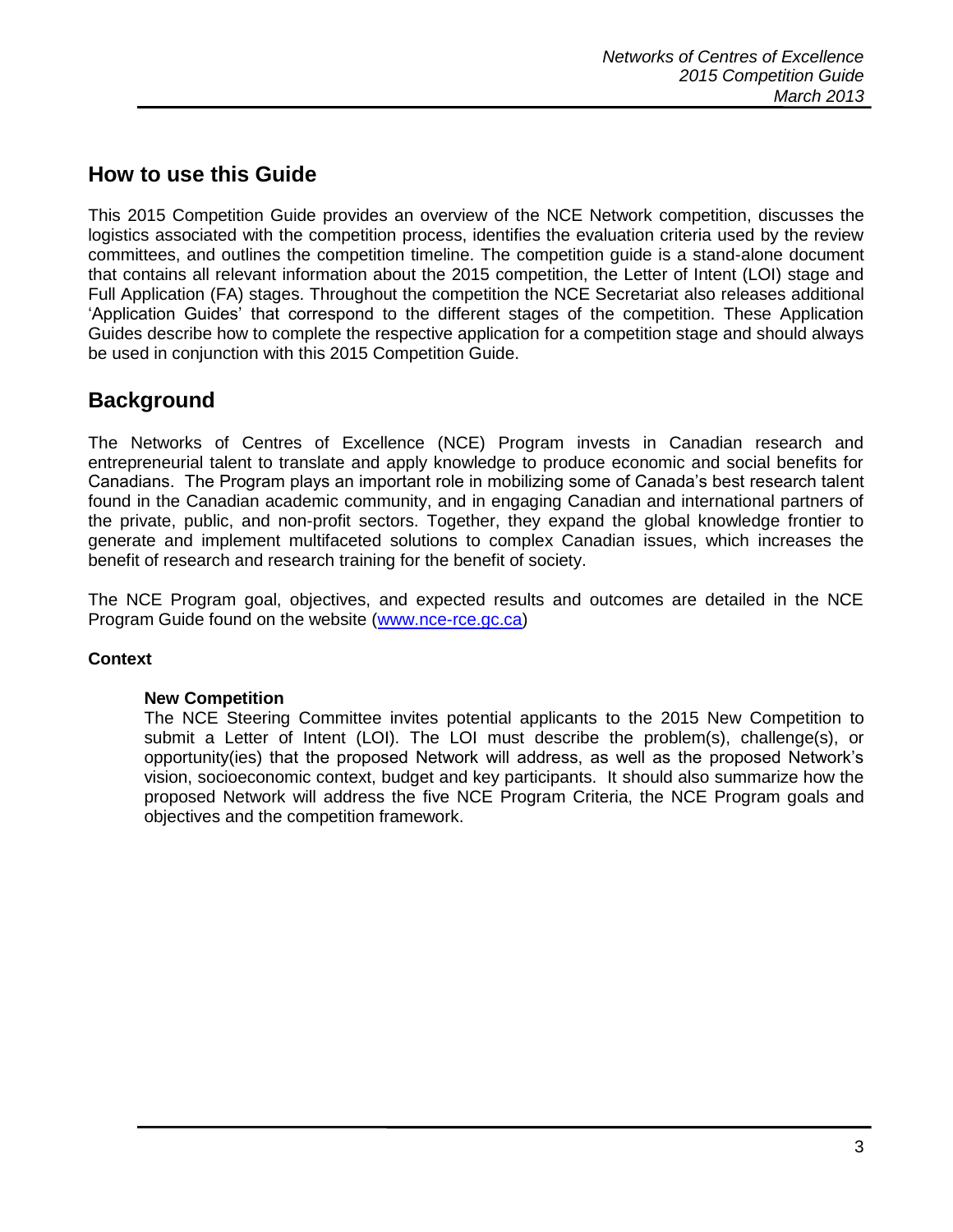# **Timetable**

| <b>Dates</b>          | <b>Milestone</b>                            |
|-----------------------|---------------------------------------------|
| <b>March 2013</b>     | Competition<br>Announcement                 |
| <b>August 1, 2013</b> | <b>LOI Submission</b><br><b>Deadline</b>    |
| September 2013        | <b>Selection Committee</b><br>Review        |
| September 2013        | <b>Steering Committee</b><br>Review         |
| October 2013          | <b>Invitations for Full</b><br>Applications |
| June 11, 2014         | <b>Full Application</b><br><b>Deadline</b>  |
| August 2014           | <b>Expert Panel Reviews</b>                 |
| September 2014        | <b>Selection Committee</b><br>Review        |
| September 2014        | Steering committee<br>Review                |
| March 2015            | <b>Release of Funds</b>                     |

# <span id="page-3-0"></span>**Eligible Recipients**

Eligible recipients must meet the general eligibility requirements of one or more of the three federal granting agencies partnering in the Program.

Recipients eligible to receive a NCE grant are:

- *Network host:* Canadian universities and post-secondary institutions with a mandate for research and their affiliated institutions (including hospitals, research institutes and other not-for-profit organizations), or a private-sector consortium that hosts a network, and associated researchers
- *Networks of Centres of Excellence:* a not-for-profit corporation incorporated under Part II of the Canada Corporations Act, and their Network members and associated researchers. As a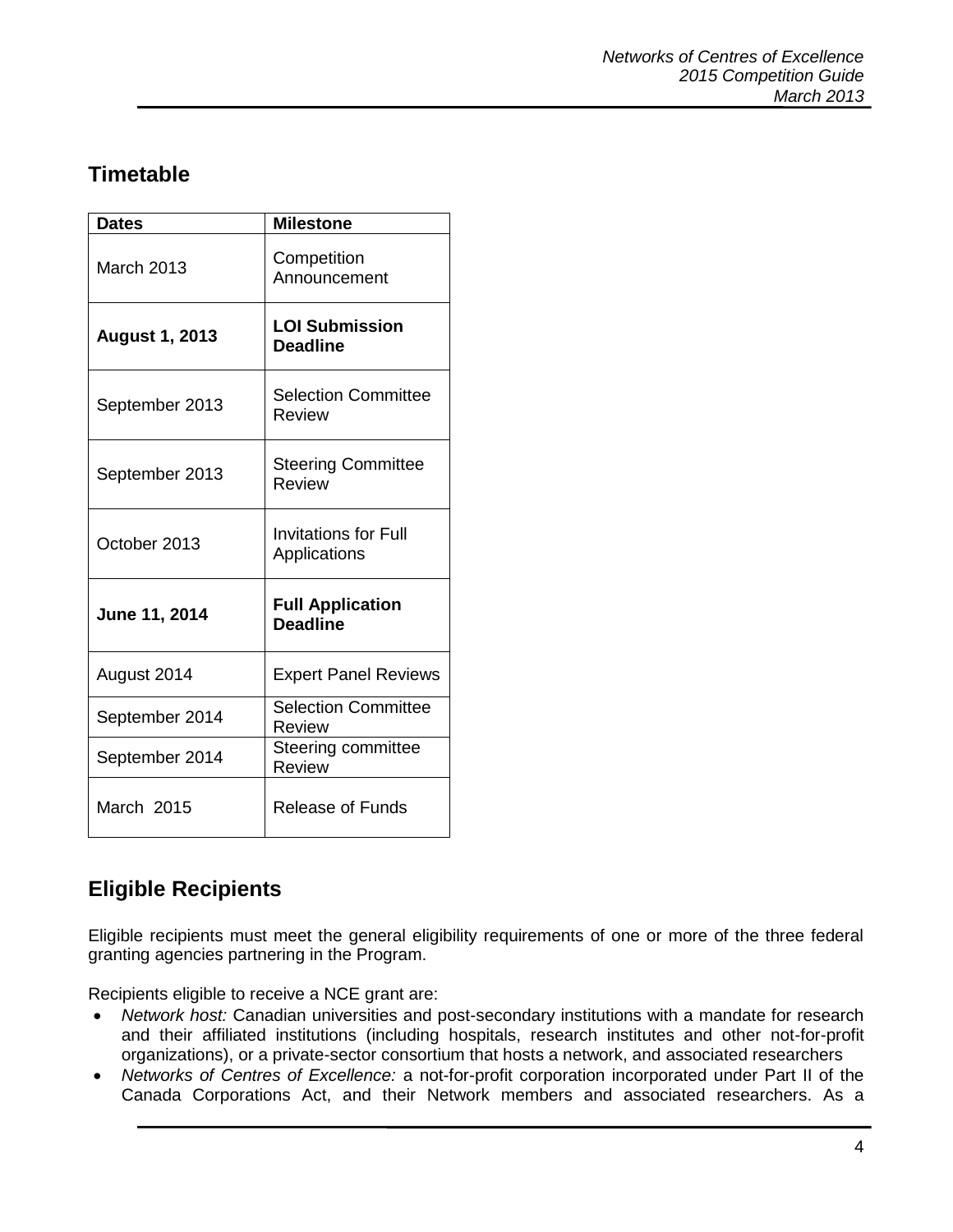condition of eligibility, networks funded through the NCE Program shall incorporate as a not-forprofit organization and have an established Board of Directors responsible for the approval of their annual financial reports and audits, before funding is released.

## <span id="page-4-0"></span>**Competition Process**

Based on a review of all LOIs submitted to the 2014 NCE Network Competition, selected applicants will be invited in **the Fall of 2013** to submit a Full Application with a submission deadline of June 11, 2014**.**

Applicants whose LOI passes the initial screening process may request NCE funds to assist them in preparing a Full Application. Full Application Preparation (FAP) funding of up to \$25,000 is tenable until the completion of the Expert Panel meeting, and can be used for application-related expenses such as travel (for application preparation and to attend the Expert Panel meeting), communications and workshops, as well as for secretarial, clerical and co-ordination services.

To request FAP funding, applicants must submit a one-page letter outlining their required budget, including a brief rationale of proposed expenses.

## **Budget**

New networks will be eligible to receive funding for up to two five-year terms for a total of ten years. Progress for each new network will be assessed annually, and may result in continued funding, conditional funding, or the phasing out of a network before the end of the award.

For networks funded for two consecutive five-year terms, a third (and final) term could be available where the Network has developed and built on its partnerships to progressively transform itself into a network driven by the needs of the partners. In this third cycle, the network and partners define the knowledge mobilization and/or knowledge and technology exchange and exploitation plan and research agenda. The proposed plan will be assessed on its viability and whether it has the potential to successfully mobilize the Network's knowledge and technologies to the user community.

## <span id="page-4-1"></span>**Competition Framework and Program Criteria**

To ensure that the NCE Program goals and objectives are met, proposals are assessed against the five NCE Program Criteria, and the relevance to the NCE Program goals and objectives. Networks are evaluated on an ongoing basis during tenure of a grant against these same criteria. Research excellence is a necessary condition for the initial and the continued funding of a network; however, it is not the sole condition, because the goal of the Program is also reflected in the four additional criteria.

## *Review Criteria:*

Applicants are required to meet the five NCE Program Criteria:

- Management of the network
- Excellence of the research program
- Development of Highly Qualified Personnel (HQP)
- Networking and partnerships
- Knowledge and technology exchange and exploitation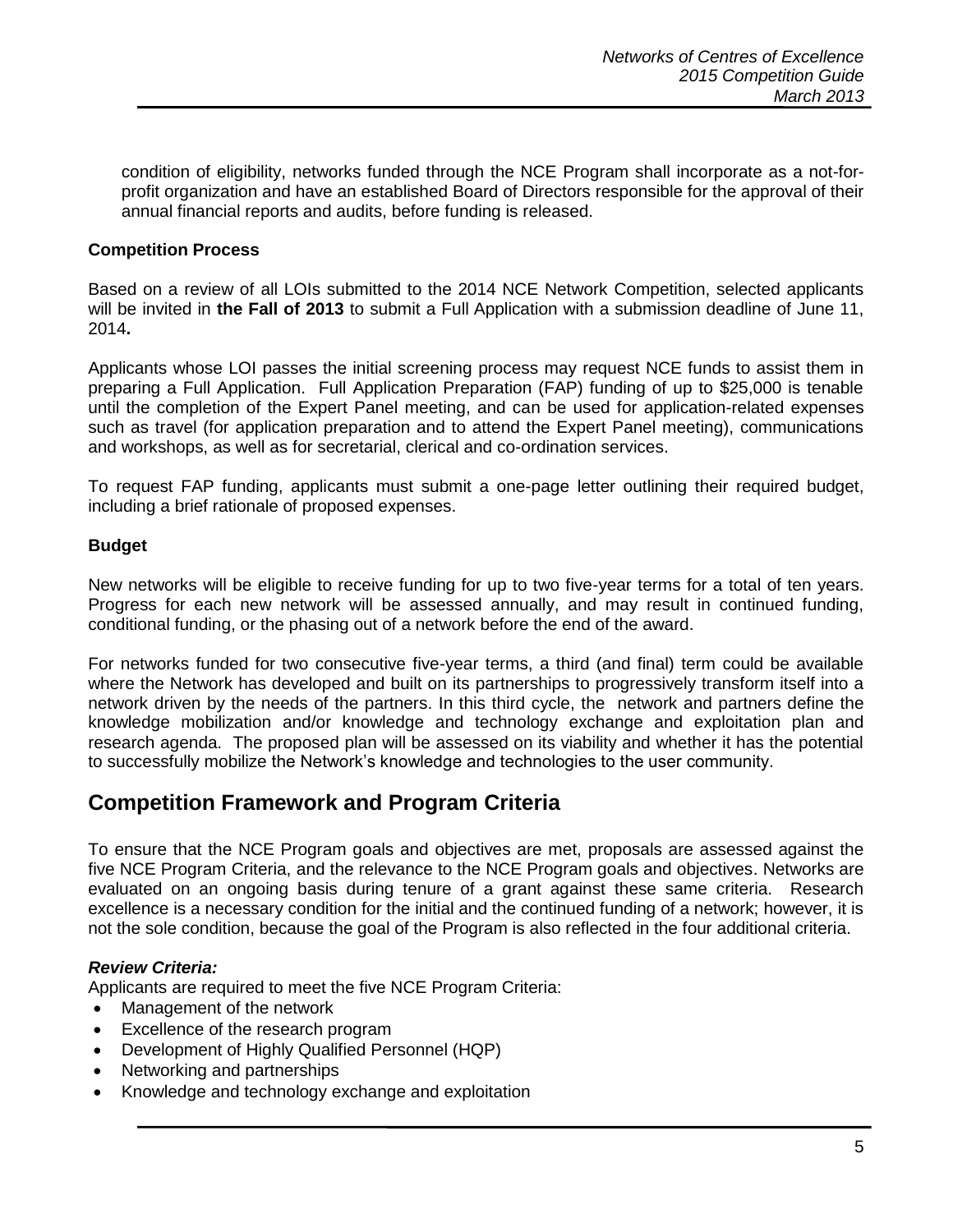In addition, the proposed Network must:

- be solution-driven and involve partners and the receptor community in identifying and addressing the problem(s), challenge(s), or opportunity(ies) and in implementing the solutions;
- demonstrate world-class capacity to address the problem(s), challenge(s), or opportunity(ies), and develop and enhance collaborations with relevant international partners that would contribute to Canada's abilities and reputation for international leadership in areas of importance to Canada;
- advance knowledge and/or technology in the Network's area(s) of focus for the benefit of Canadian society;
- outline the impacts the Network will provide within the timeframe of the proposed funding cycle through its multifaceted programs, partnerships and knowledge mobilization activities;
- build on existing relationships with partners and the receptor community, and
- outline a plan for lasting value and long term impacts beyond the conclusion of NCE funding.

Networks are expected to be multidisciplinary and to involve the significant and meaningful participation of researchers whose expertise falls under the domains of two or more of the federal granting agencies, where appropriate.

## **1. Management of the Network**

Each network must have an organizational structure appropriate for the management of the research and business functions of a complex multidisciplinary, multi-institutional program.

A strong governance model with a good management structure is essential to the success of a network.

If an industry-led Not-for-Profit Corporation is proposed as the Host institution for the proposed network, it must be able to demonstrate that it has in place the proper policies, procedures and financial controls to administer funding to academic institutions.

Elements being considered are:

- a board and committee structure to ensure that appropriate policy and financial decisions are made and implemented;
- the presence of effective leadership and expertise in the research and the business management functions;
- a defined strategic and operational plan highlighting the proposed networks objectives and milestones;
- a defined governance process;
- demonstrated and effective policies and controls to administer funding;
- effective research planning and budgeting mechanisms; and effective internal and external communications strategies.

## **2. Excellence of the Research Program**

The Network's research program must be driven to address Canadian needs and problems, and is therefore expected to be multidisciplinary and multisectoral. Elements being considered are: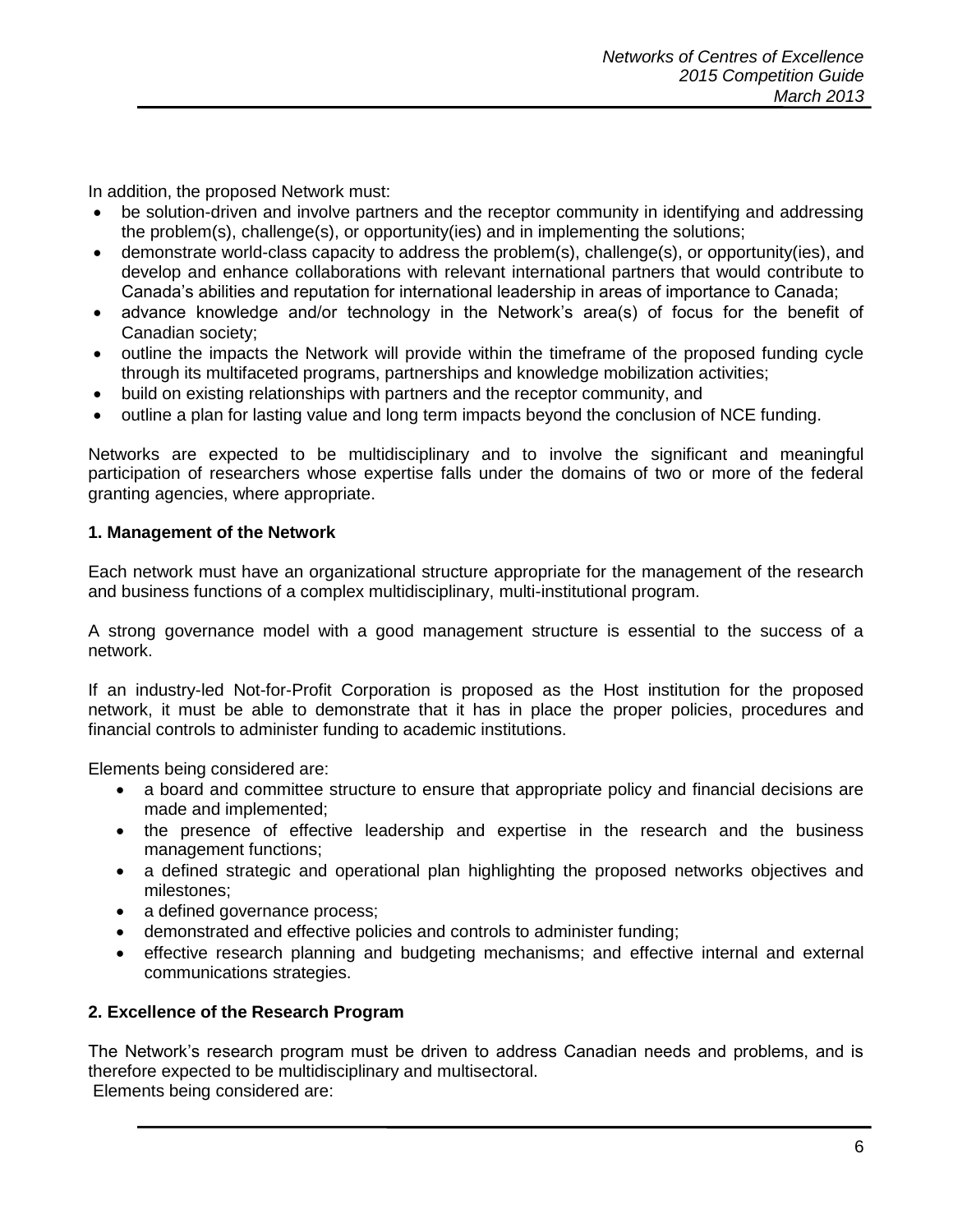- the excellence, focus and coherence of the research program;
- the balance between research into new discoveries and the application of research breakthroughs to address practical problems facing Canadians;
- the achievements of the researchers in the continuum of research and their ability to contribute to the realization of the Network's objectives;
- the value added by the Network's multifaceted approach, in terms of having all the critical linkages in place to generate world-class research breakthroughs, to apply that knowledge to practical solutions, and to commercialize innovations that produce social and economic benefits;
- the extent to which the program will contribute to Canada's abilities and reputation for international leadership in areas of high economic and social importance to Canada;
- the extent to which new and emerging social and ethical challenges are an integral part of the research program; and
- the relationship of the proposed research program to similar work conducted in Canada and abroad.

## **3. Development of Highly Qualified Personnel (HQP)**

The training and retention of HQP is imperative to maximize the effectiveness of the Networks' contribution to the wealth, wellness and well-being of Canadians. The Training Program proposed by the Network is expected to add value to the formal training initiatives already available through the academic community and should aim at helping HQP find employment in the Canadian economy (i.e., private sector partners, government, etc.). The multidisciplinary and multisectoral nature of a network should be utilized to provide unique mentorship and training opportunities to maximize HQP retention and integration in all facets of the workforce.

Elements being considered are:

- the ability to attract, develop and retain outstanding researchers in research areas and technologies critical to Canadian productivity, economic growth, public policy and quality of life; and
- training strategies that expose HQP to the full range of economic, social, and ethical implications of the Network's research by involving them in activities from the initial research discovery to its application through to practical social and economic benefits.

## **4. Networking and Partnerships**

The Network must demonstrate that it has brought together the key individuals and organizations needed to generate and implement multifaceted solutions to the complex Canadian challenges it is designed to address. It must be built on existing relationships with partners and the receptor community that will accelerate the formation and activities of the proposed network.

Elements being considered are:

• effective research and technology development links between national and international academic institutions, federal and provincial agencies, non-governmental organizations and private sector participants;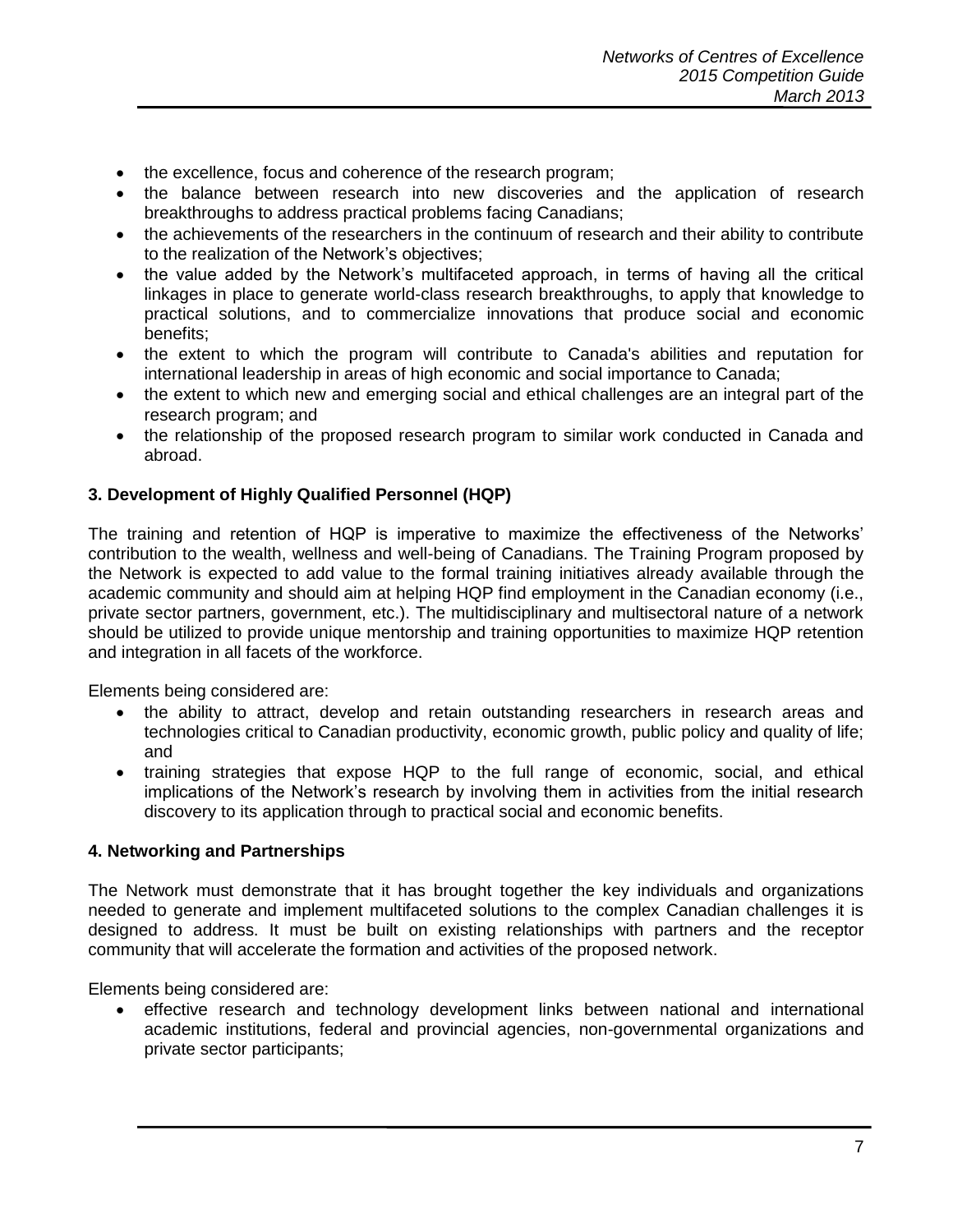- the history of partnerships with complementary organizations and how the proposed network will build on these partnerships and how it will accelerate the development of the proposed network.
- multidisciplinary, multisectoral approaches in the research program;
- demonstration that the right partners/individuals are at the table to address the proposed issue, including international partners when applicable;
- optimization of resources through the sharing of equipment and research facilities, databases and personnel; and
- presence, nature and extent of contributions from the private, public and not-for-profit sectors, and from international partners, as well as the prospect for increasing commitments as the work progresses.

## **5. Knowledge and Technology Exchange and Exploitation**

NCE Networks are expected to generate social and economic benefits by ensuring the rapid flow of ideas and innovations from researchers to Canadian receptors. Applicants are expected to demonstrate that the appropriate activities will be undertaken and the appropriate resources allocated to maximize those benefits.

Elements being considered are:

- the new products, processes or services to be commercialized by firms operating in Canada as a result of the Network's activities and the extent to which these will strengthen the Canadian economic base, enhance productivity, and contribute to long-term economic growth and social benefits;
- the social innovations to be implemented as a result of the Network and the extent to which these will contribute to more effective public policy in Canada;
- effective collaboration with the private, public and not-for-profit sectors in technology, market development, and public policy development;
- the extent to which the Network will help the partners develop strong receptor capacity to exploit current and future research breakthroughs;
- effective management and protection of Canadian intellectual property resulting from Networkfunded research; and
- the extent to which additional/complementary knowledge, and/or technology a foreign counterpart is contributing to Canada by an international partner, when international partnerships are relevant.

## <span id="page-7-0"></span>**Review and Decision Process**

<span id="page-7-1"></span>To ensure that only excellent research is funded and that all applications are treated fairly, the NCE Program uses a comprehensive review process, in which proposals are assessed by impartial experts in the specific fields. In addition, the NCE Secretariat ensures that representatives from the relevant sectors are also present to assess all five criteria of the NCE Program.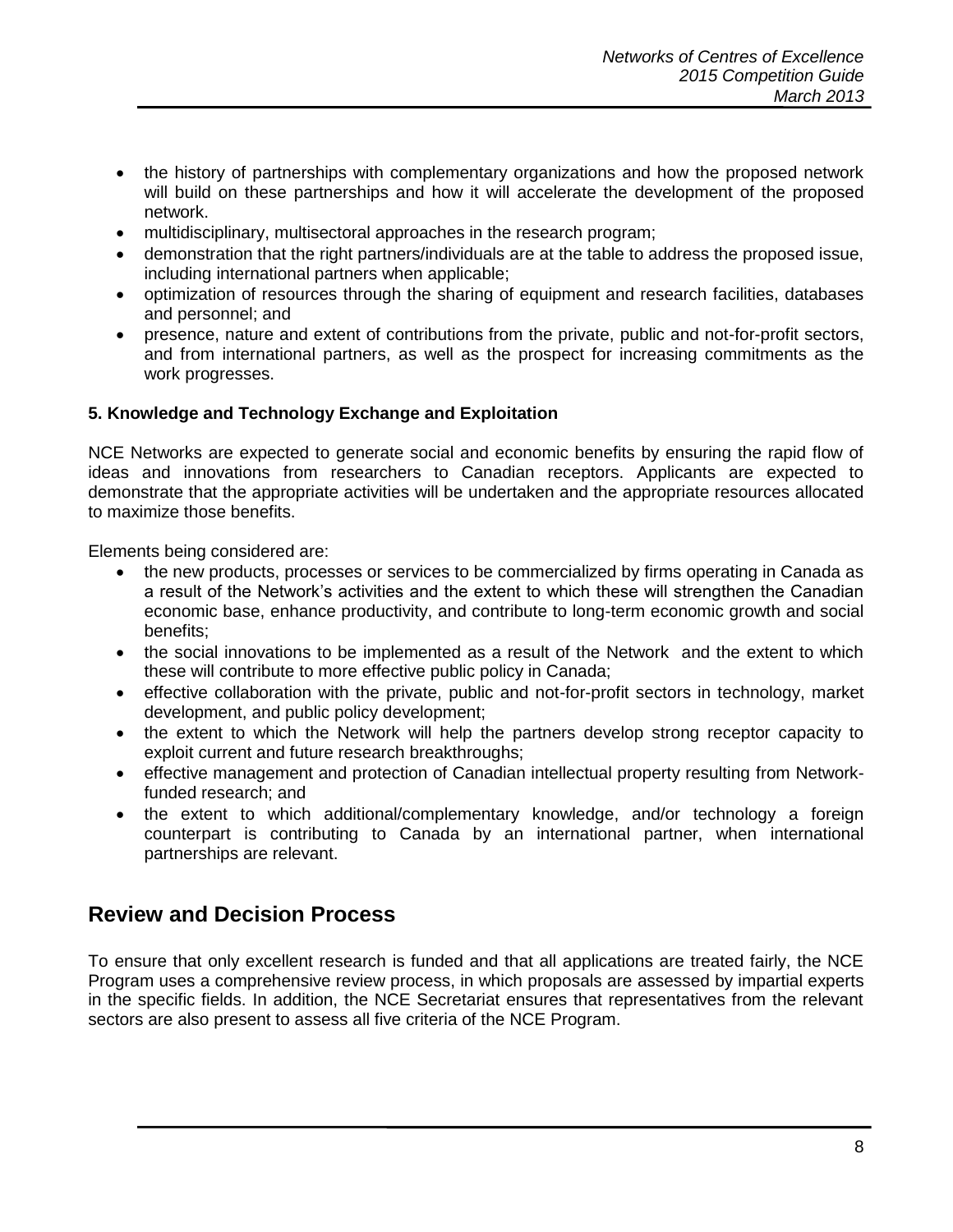# **Expert Panels**

The NCE Secretariat will assemble interdisciplinary and multisectoral Expert Panels to review Full Applications. Expert Panels will:

- assess Full Applications according to the five NCE Program Criteria, the NCE Program goals and objectives, and any framework identified for the specific competition;
- meet with applicants;
- provide written reports of their evaluations of Full Applications; and
- comment on the appropriateness of the requested budget.

The reports from the Expert Panels will be provided to the NCE Standing Selection Committee, the NCE Steering Committee, and ultimately to the respective applicants. During the deliberations of the Selection Committee, the Chair or a designated member of each Expert Panel will be available to respond to questions and provide additional information.

## <span id="page-8-0"></span>**NCE Standing Selection Committee**

The NCE Standing Selection Committee (hereafter "Selection Committee") will be composed of international-calibre, highly accomplished individuals with broad expertise representing the domains of the three federal granting agencies, across all sectors. All Selection Committee recommendations are provided to the Steering Committee. The Selection Committee will:

- review LOIs according to the five NCE Program Criteria, the NCE Program goals and objectives, and any framework identified for the specific competition;
- make recommendations to the Steering Committee regarding which applicants should receive invitations to submit Full Applications;
- review Full Applications according to the five NCE Program Criteria, the NCE Program goals and objectives, and any framework identified for the specific competition while considering the applicants' Expert Panel Reports; and
- make recommendations to the Steering Committee regarding which applicants should receive funding for new networks and at which funding levels.

## <span id="page-8-1"></span>**NCE Steering Committee**

The NCE Steering Committee is comprised of the Presidents of the three federal granting agencies, the Deputy Ministers of Industry Canada and Health Canada and, as an observer, the President and CEO of Canada Foundation for Innovation. The Steering Committee will:

- appoint members of the NCE Standing Selection Committee;
- based on the recommendation of the review process:
	- $\circ$  decide which applicants to invite to submit Full Applications for new networks;
	- o decide which applicants will receive funding for new networks;
	- o establish funding levels; and
- prepare a report for publication at the end of the competition process. This report will be available on the NCE website after the new networks are announced.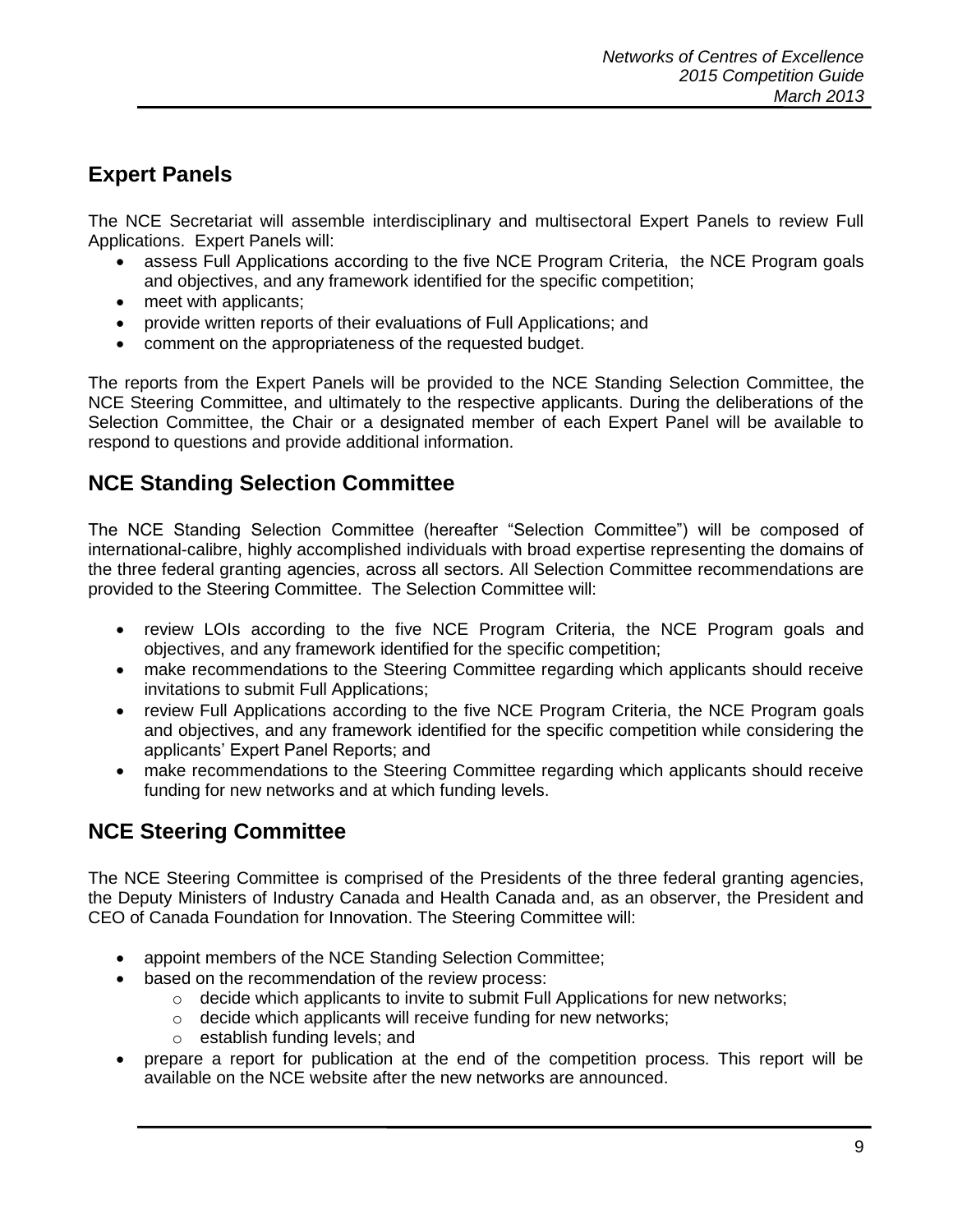Decisions of the NCE Steering Committee are final. There is no appeal process.

## <span id="page-9-0"></span>**Program Administration and Governance**

The 2015 Network Competition falls under the Networks of Centres of Excellence (NCE) program, which is administered jointly through the Natural Sciences and Engineering Research Council (NSERC), the Canadian Institutes of Health Research (CIHR) and the Social Sciences and Humanities Research Council (SSHRC) in partnership with Industry Canada and Health Canada. More information on the NCE Program's goals and objectives can be found at [http://www.nce](http://www.nce-rce.gc.ca/NCESecretariatPrograms-ProgrammesSecretariatRCE/NCE-RCE/Index_eng.asp)[rce.gc.ca/NCESecretariatPrograms-ProgrammesSecretariatRCE/NCE-RCE/Index\\_eng.asp.](http://www.nce-rce.gc.ca/NCESecretariatPrograms-ProgrammesSecretariatRCE/NCE-RCE/Index_eng.asp)

As an initiative of the NCE Program delivered by the NCE Secretariat, the 2015 Network Competition builds upon the foundation of successful tri-agency collaboration. The NCE Networks are governed by a tri-agency steering committee (NCE Steering Committee) made up of the Presidents of the three granting agencies, the Deputy Ministers of Industry Canada and Health Canada, and the President of the Canada Foundation for Innovation (as an observer). Day-to-day administration of the NCE program is provided by the NCE Secretariat.

#### *Environmental Review and Assessment*

On July 6, 2012, the Canadian Environmental Assessment Act (CEAA) 2012 came into force. As a result, the review process for applications submitted to NSERC has been revised. Grant applicants are required to provide more specific information under a completely revised Appendix A (Environmental Information). Appendix B (CEAA Pre-Screening Checklist) no longer exists. In addition, the NSERC Policy on Environmental Assessment has been revoked and replaced by [NSERC's Guidelines on](http://www.nserc-crsng.gc.ca/NSERC-CRSNG/Policies-Politiques/enviroassess-enviroeval_eng.asp)  [Environmental Review and Assessment.](http://www.nserc-crsng.gc.ca/NSERC-CRSNG/Policies-Politiques/enviroassess-enviroeval_eng.asp)

Please review the Guidelines and if any of the Network's proposed activities fall under these Guidelines, please complete and submit the required documentation.

## <span id="page-9-1"></span>**Information Webinar**

<span id="page-9-2"></span>The NCE Secretariat will host a webinar in between the LOI and Full Application stages. Only applicants who have submitted a LOI will receive an invitation to attend. The webinar will include models that exemplify the goals of the program and an opportunity for applicants to ask program- and competition-related questions. More details about the webinar will be included in the invitation to attend. It is expected by the NCE that all applicants will attend the webinar.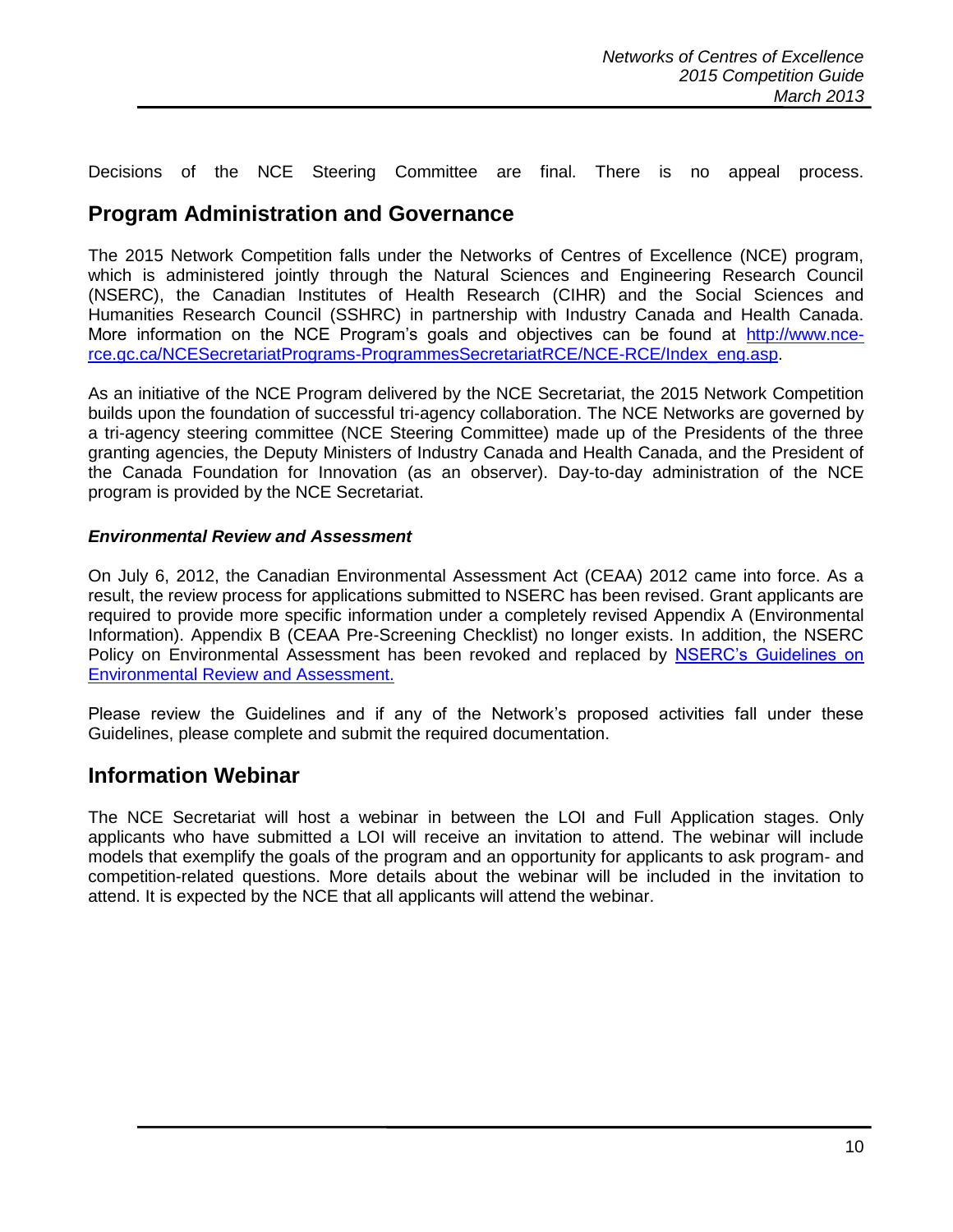# **Contact**

For more information, please contact:

Networks of Centre of Excellence 2015 NCE Competition 16<sup>th</sup> Floor, mailroom 350 Albert Street Ottawa, ON K1A 1H5

Chris Kelly Program Officer Email: [chris.kelly@nce-rce.gc.ca](mailto:chris.kelly@nce-rce.gc.ca) Telephone: 613-995-3080